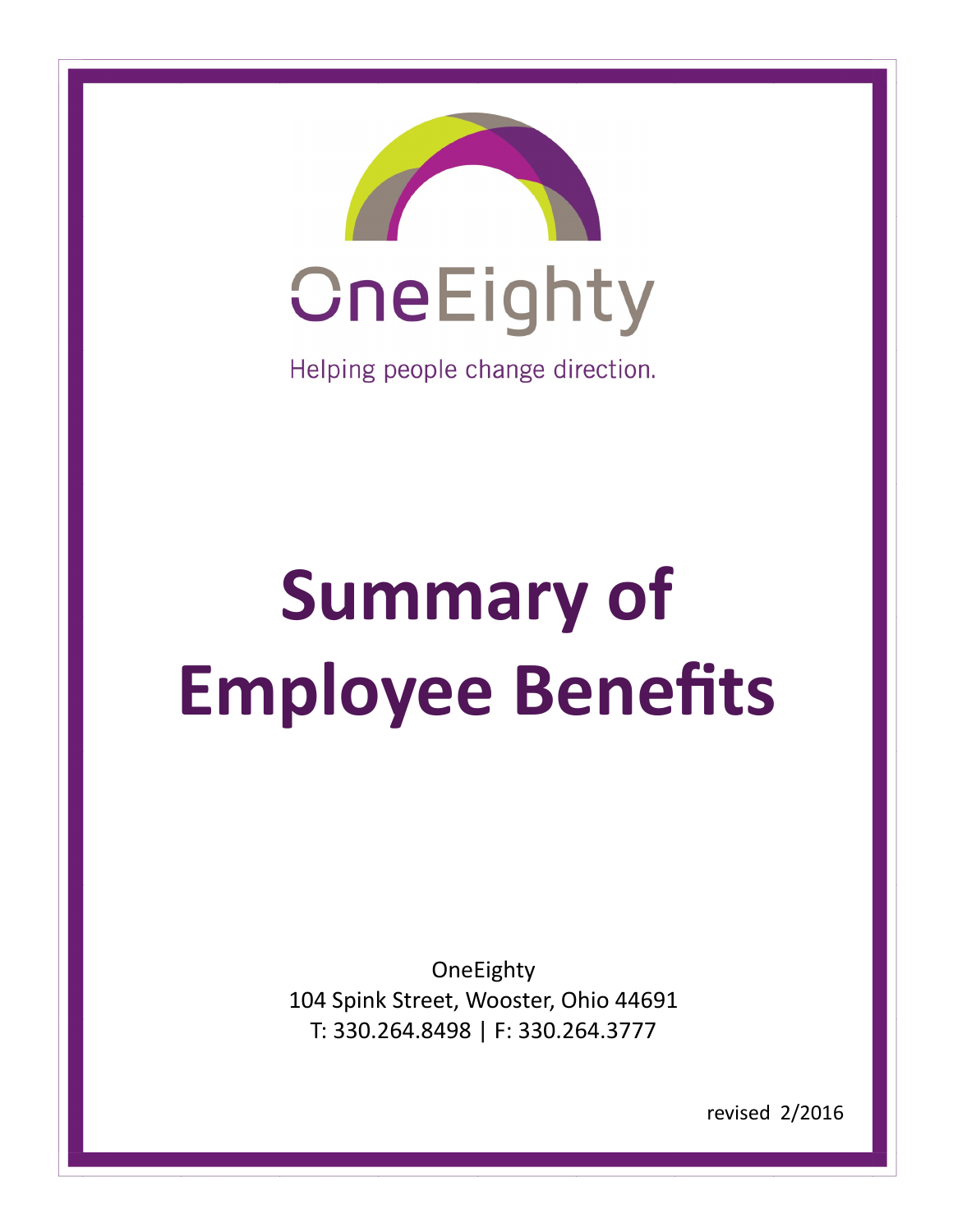#### **DISCLAIMER**

This Benefit Summary highlights the main features of the benefit plans offered by OneEighty; it does not include all plan details or rules, including limitations and exclusions. The terms of the benefit plans are governed by legal plan documents which are the final authority. OneEighty reviews its policies, procedures, and benefits periodically and reserves the right to alter, modify, reduce or eliminate any policy or benefit at any time with or without advance notice.

#### **OneEighty Department of Human Resources**

Lara Kiefer, Associate Director—t: 330-804-3307 e: kieferl@one-eighty.org Tammy Hart, Executive Coordinator—t: 330-804-4217 e: hartt@one-eighty.org

#### **Table of Contents**

|                                           | $3 - 4$   |
|-------------------------------------------|-----------|
|                                           | 5         |
|                                           | 6         |
|                                           | 7         |
|                                           | 8         |
|                                           | 8         |
| Voluntary Short Term Disability Insurance | 9         |
|                                           | 9         |
|                                           | 9         |
|                                           | 10        |
|                                           | $10 - 11$ |
|                                           | 12        |
|                                           | 13        |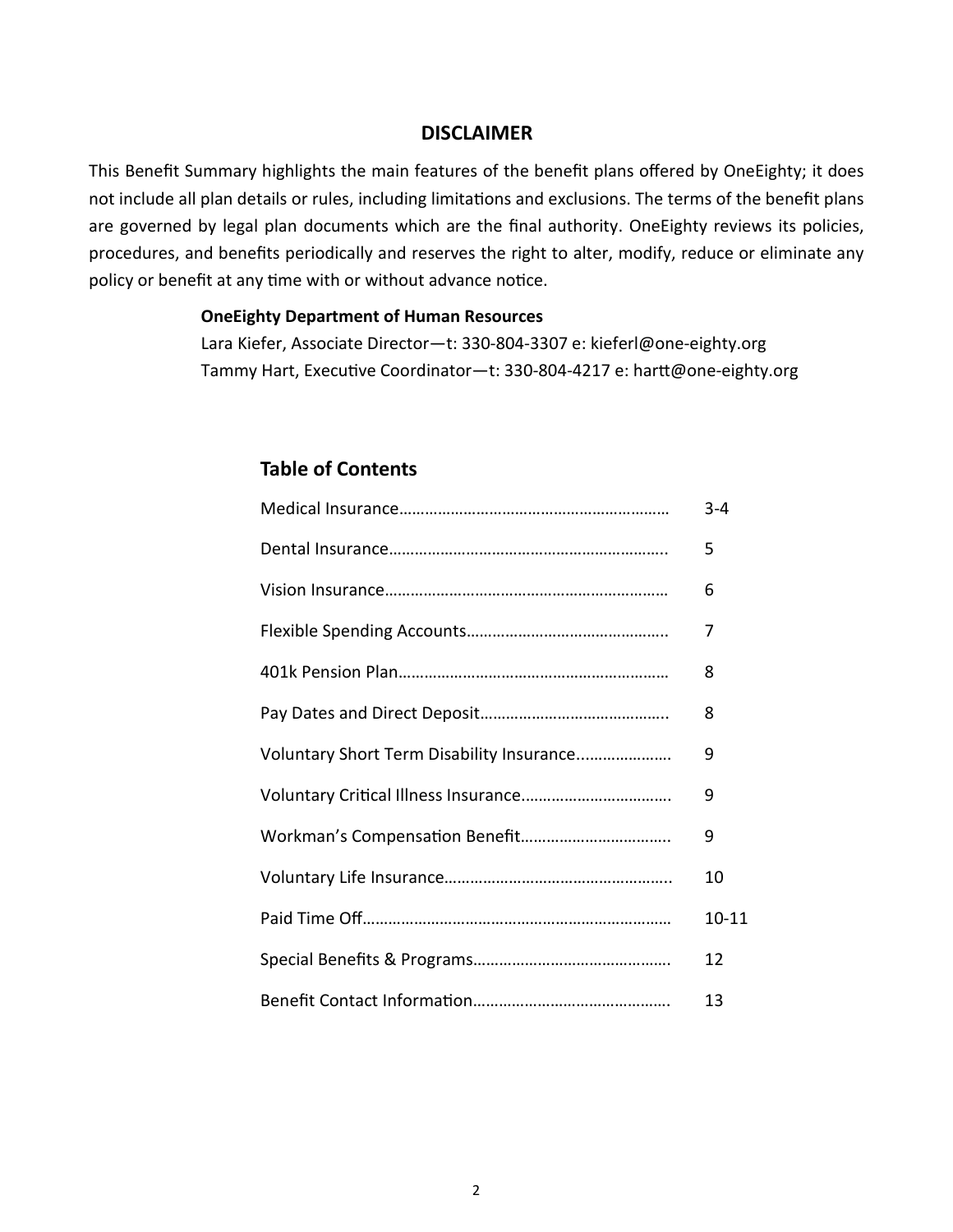# *Health Benefits*

#### **General Information**

Employees have up to 30 calendar days from the date of hire to enroll in medical, dental, vision coverage. Coverage is effective the first of the month following your date of hire as an eligible employee. Premiums for OneEighty's group medical insurance plan is a shared responsibility between OneEighty and the employee. Premiums for dental and vision plans are the employees responsibility.

Employees, their qualifying spouse or domestic partner and qualifying family members are eligible for insurance coverage; documents to substantiate eligibility will be required. The Medical, Dental and Vision Plans allow a qualified child to remain on a parent's insurance policy until the child reaches the age of 26.

Benefit elections remain in effect for the entire calendar year unless the employee experiences a qualifying life change event (marriage, divorce, birth/adoption of a child, etc.). In such cases, the employee must enroll I, discontinue, or make changes to insurance coverage within 30 days of the date of the qualifying event; changes must be consistent with the qualifying event. Otherwise, changes to health benefits may only be made during open enrollment periods, which are held annually prior to the beginning of each calendar year. Reenrollment in health benefits is required each year during open enrollment whether or not changes are requested.

## **Medical (Medical Mutual of Ohio)**

#### *Eligibility: Employees regularly scheduled to work 30 or more hours per week*

Medical insurance coverage is offered through Medical Mutual of Ohio Super Med Plus Plan. The Super Med Plus Plan design is a network-based plan that encourages participants to receive covered services from preferred physicians, health care practitioners, or facilities but allows participants to use non-preferred physicians, health care practitioners, or facilities with higher out-of-pocket costs. Participants are required to meet an annual deductible, which is the amount a participants needs to pay before the plan starts paying benefits (copays do not apply to the deducible).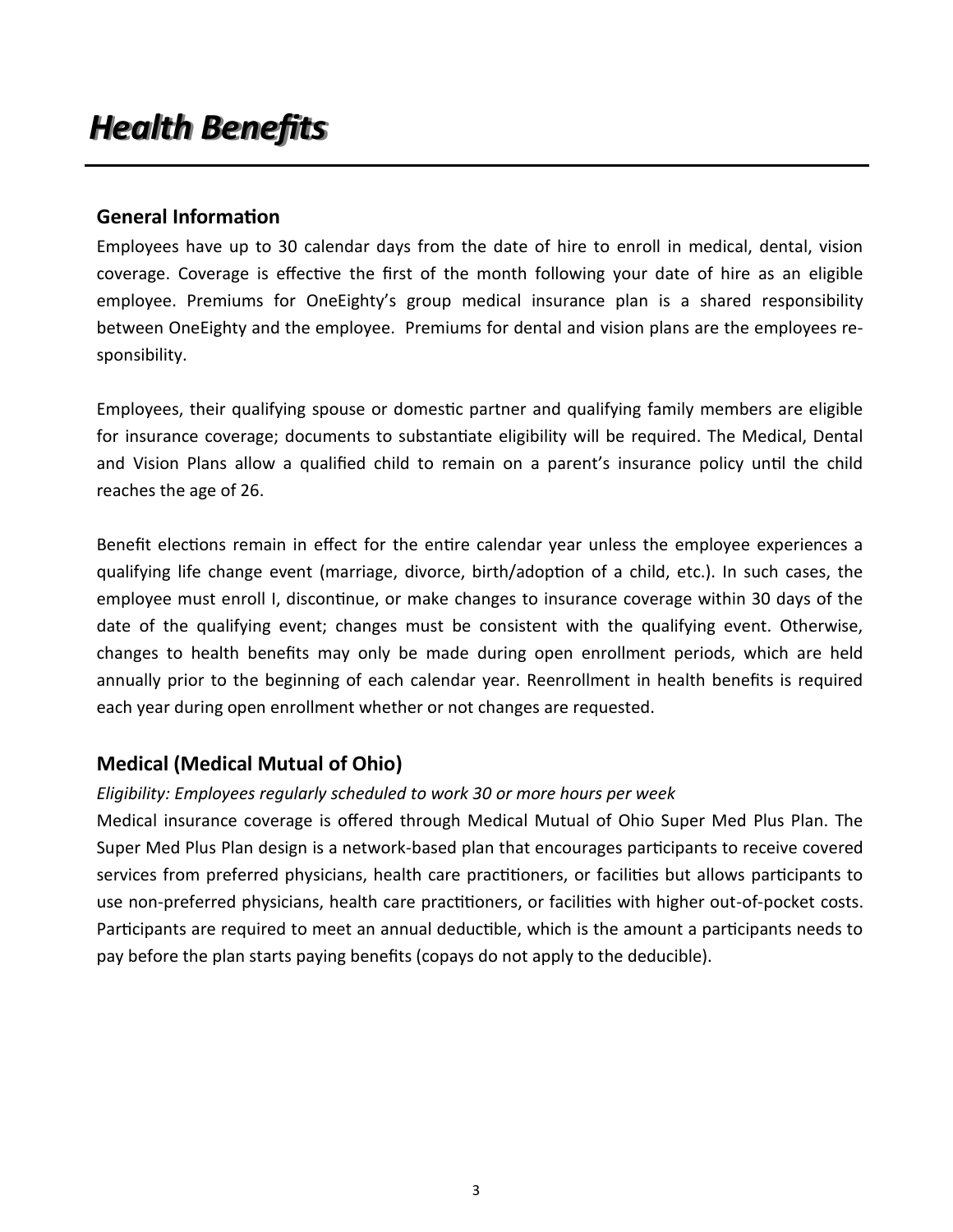|                                                                                                                          |                                                                                         | SuperMed Plus P3000/9000-\$3,000 Ded.                                                                    |                 | SuperMed Plus P2080-\$1,000 Ded. |  |  |  |
|--------------------------------------------------------------------------------------------------------------------------|-----------------------------------------------------------------------------------------|----------------------------------------------------------------------------------------------------------|-----------------|----------------------------------|--|--|--|
|                                                                                                                          |                                                                                         | <b>RX2</b>                                                                                               | RX <sub>2</sub> |                                  |  |  |  |
| <b>Benefit Description</b>                                                                                               | <b>Network</b>                                                                          | <b>Non-Network</b>                                                                                       | <b>Network</b>  | <b>Non-Network</b>               |  |  |  |
| Deductible                                                                                                               | \$3,000/\$9,000                                                                         | \$6,000/\$18,000                                                                                         | \$1,000/2,000   | \$2,000/\$4,000                  |  |  |  |
| Coinsurance After Deductible                                                                                             | 0%                                                                                      | 20%                                                                                                      | 20%             | 40%                              |  |  |  |
| <b>Out of Pocket Maximum</b>                                                                                             | \$3,000/\$9,000                                                                         | \$12,000/\$36,000                                                                                        | \$3,500/\$7,000 | \$5,000/\$10,000                 |  |  |  |
| Annual Benefit Maximum                                                                                                   |                                                                                         | \$5,000,000                                                                                              |                 | \$5,000,000                      |  |  |  |
| <b>Physician Office Visit</b>                                                                                            | \$20 copay                                                                              | \$40, then 20%                                                                                           | \$20 copay      | \$40, then 40%                   |  |  |  |
| <b>Specialist Office Visit</b>                                                                                           | \$40 copay                                                                              | \$40, then 40%                                                                                           | \$40 copay      | \$40, then 40%                   |  |  |  |
| <b>Preventative Care</b>                                                                                                 | 0%                                                                                      | 20%                                                                                                      | 0%              | 40%                              |  |  |  |
| <b>Emergency Room</b>                                                                                                    |                                                                                         | \$150, then 20%                                                                                          | \$150, then 20% |                                  |  |  |  |
| <b>Urgent Care</b>                                                                                                       | \$40 copay                                                                              | \$60, then 20%                                                                                           | \$40 copay      | \$60, then 40%                   |  |  |  |
| <b>Prescription Drugs</b>                                                                                                |                                                                                         |                                                                                                          |                 |                                  |  |  |  |
| <b>Retail</b>                                                                                                            |                                                                                         | \$10/\$20/\$40/\$40                                                                                      |                 | \$10/\$20/\$40/\$40              |  |  |  |
| Mail Order                                                                                                               |                                                                                         | \$30/\$60/\$120/\$120                                                                                    |                 | \$30/\$60/\$120/\$120            |  |  |  |
|                                                                                                                          |                                                                                         | Mandatory Generic Both plans have a mandatory generic program. If you or your Doctor order a name brand  |                 |                                  |  |  |  |
|                                                                                                                          |                                                                                         | drug when a generic is available, you will be responsible for the generic copay and the                  |                 |                                  |  |  |  |
|                                                                                                                          |                                                                                         | difference between the cost of the generic and name brand drug (not to exceed the cost of                |                 |                                  |  |  |  |
|                                                                                                                          | the drug).                                                                              |                                                                                                          |                 |                                  |  |  |  |
|                                                                                                                          |                                                                                         | Mail Order Program Maintenance medication can be ordered through the mail order program. If you chose to |                 |                                  |  |  |  |
|                                                                                                                          | use the retail pharmacy for your maintenance drugs, you will be charged the appropriate |                                                                                                          |                 |                                  |  |  |  |
|                                                                                                                          |                                                                                         | copay for the first 3 months. Thereafter, the cost of your copay will double for a 30 day                |                 |                                  |  |  |  |
| This summary of henefits is for informational nurnoses only. If there are any discrepancies hetween this summary and the | supply at the retail pharmacy.                                                          |                                                                                                          |                 |                                  |  |  |  |

*This summary of benefits is for informational purposes only. If there are any discrepancies between this summary and the Medical Mutual certificate booklet, the booklet will prevail.*

n.

| SuperMed Plus P2080 -<br>\$3,000 Deductible | <b>Monthly Rate</b> | <b>Employer</b><br><b>Contribution</b> |   | <b>Employee Monthly</b><br><b>Contribution</b> | <b>Employee Twice Per</b><br><b>Month Contribution</b> |
|---------------------------------------------|---------------------|----------------------------------------|---|------------------------------------------------|--------------------------------------------------------|
| Employee                                    | 576.82              | 490.30                                 |   | 86.52                                          | 43.26                                                  |
| Employee + Spouse                           | 1,153.64            | 830.62                                 |   | 323.02                                         | 161.51                                                 |
| Employee+1 Child                            | 758.83              | 546.36                                 | S | 212.47                                         | 106.24                                                 |
| Employee+2 Children                         | 940.84              | 677.40                                 | Ś | 263.44                                         | 131.72                                                 |
| Employee+3 or more Children                 | 1,194.64            | 860.14                                 |   | 334.50                                         | 167.25                                                 |
| Family w/1 Child                            | 1,335.65            | 961.67                                 |   | 373.98                                         | 186.99                                                 |
| Family w/2 Children                         | 1,517.66            | 1,092.72                               |   | 424.94                                         | 212.47                                                 |
| Family w/3 or more Children                 | 1,771.46            | 1,275.45                               |   | 496.01                                         | 248.00                                                 |

| SuperMed Plus P2080 -       |                     |                     | <b>Employer</b> |                     | <b>Employee Monthly</b> |                           | <b>Employee Twice Per</b> |
|-----------------------------|---------------------|---------------------|-----------------|---------------------|-------------------------|---------------------------|---------------------------|
| \$1,000 Deductible          | <b>Monthly Rate</b> | <b>Contribution</b> |                 | <b>Contribution</b> |                         | <b>Month Contribution</b> |                           |
| Employee                    | 652.07              |                     | 490.30          |                     | 161.77                  |                           | 80.89                     |
| Employee + Spouse           | 1,304.14            |                     | 830.62          |                     | 473.52                  |                           | 236.76                    |
| Employee+1 Child            | 857.60              |                     | 546.36          |                     | 311.24                  |                           | 155.62                    |
| Employee+2 Children         | 1,063.13            |                     | 677.40          |                     | 385.73                  |                           | 192.86                    |
| Employee+3 or more Children | 1,349.85            |                     | 860.14          |                     | 489.71                  |                           | 244.85                    |
| Family w/1 Child            | 1,509.67            |                     | 961.67          |                     | 548.00                  |                           | 274.00                    |
| Family w/2 Children         | 1,715.20            |                     | 1,092.72        |                     | 622.48                  |                           | 311.24                    |
| Family w/3 or more Children | 2,001.92            |                     | 1,275.45        |                     | 726.47                  |                           | 363.23                    |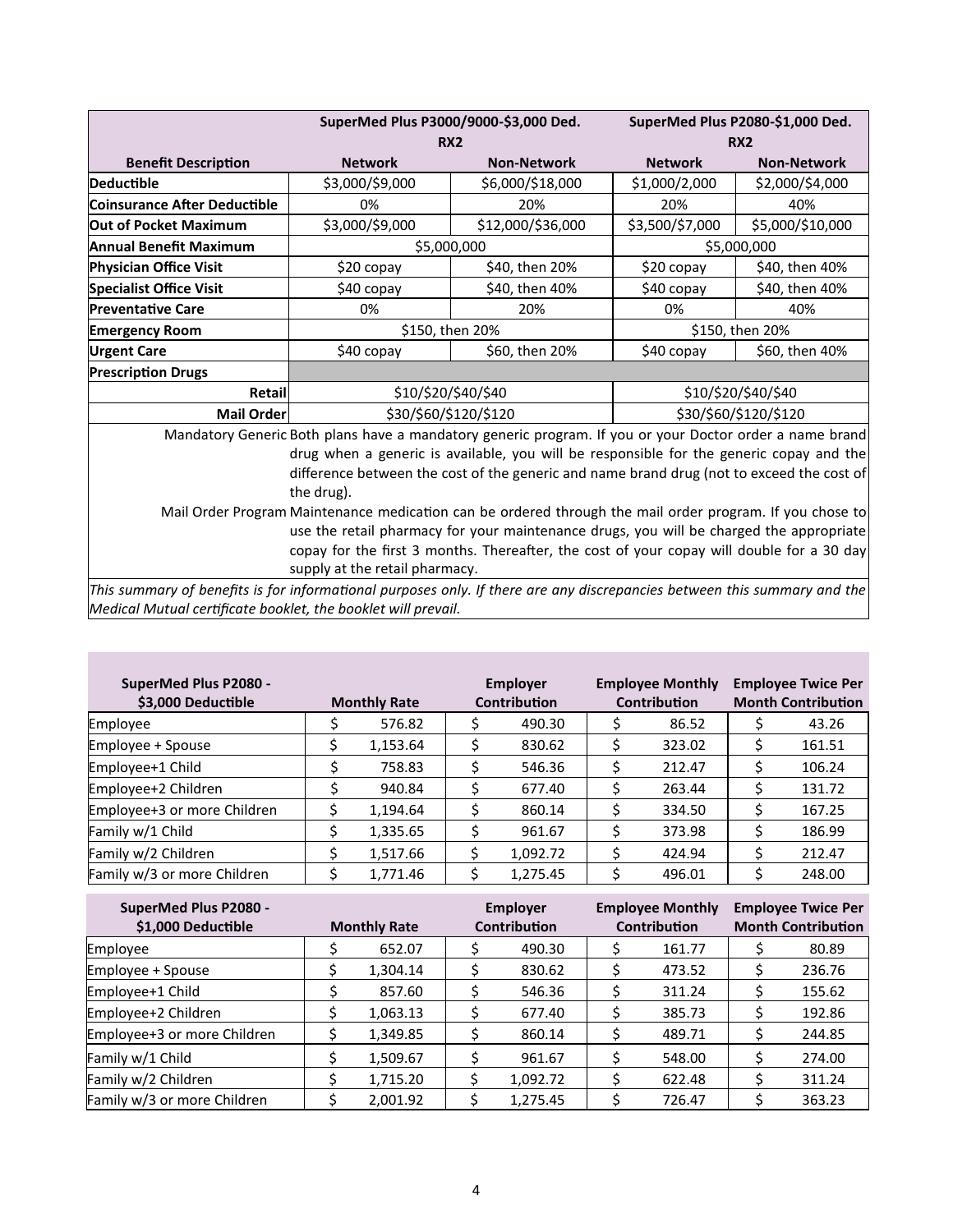## **Dental (Humana Life)**

*Eligibility: Employees regularly scheduled to work 30 or more hours per week*

This network-based plan encourages participants to receive covered services from participating providers, but allows use of non-participating with some additional out-of-pocket costs. Refer to the chart below. There are two plan choices for which you choose to enroll.

| <b>Humana Dental PPO</b>                              |                                                                                                                      |                                                                                        |  |  |  |
|-------------------------------------------------------|----------------------------------------------------------------------------------------------------------------------|----------------------------------------------------------------------------------------|--|--|--|
| <b>Benefit Description</b>                            | <b>Network</b>                                                                                                       | <b>Non-Network</b>                                                                     |  |  |  |
| <b>Preventative Services</b>                          | Paid at 100% no deductible                                                                                           | Paid at 100% no deductible                                                             |  |  |  |
|                                                       | Oral Exams, X-Rays, Cleanings, Topical Fluoride Treatment, Sealants, Space Maintainers                               |                                                                                        |  |  |  |
| <b>Basic Services</b>                                 | Paid at 100% after deductible<br>Paid at 80% after deductible                                                        |                                                                                        |  |  |  |
| Individual \$50 Deductible<br>Family \$150 Deductible | Emergency care for pain relief, Oral surgery, Amalgam fillings, Stainless steel crowns,<br>Periodontics, Endodontics |                                                                                        |  |  |  |
| <b>Major Services</b>                                 | Paid at 60% after deductible                                                                                         | Paid at 50% after deductible                                                           |  |  |  |
| Individual \$50 Deductible<br>Family \$150 Deductible |                                                                                                                      | Crowns, Inlays and Onlays, Bridges, Dentures, Denture repair and adjustments, Implants |  |  |  |
| Annual Maximum                                        | \$1,500 per person                                                                                                   | \$1,500 per person                                                                     |  |  |  |

| <b>Humana Dental Preventative Plus</b>                |                                                                                        |                              |  |  |  |  |
|-------------------------------------------------------|----------------------------------------------------------------------------------------|------------------------------|--|--|--|--|
| <b>Benefit Description</b>                            | <b>Network</b>                                                                         | <b>Non-Network</b>           |  |  |  |  |
| <b>Preventative Services</b>                          | Paid at 100% no deductible                                                             | Paid at 100% no deductible   |  |  |  |  |
|                                                       | Oral Exams, X-Rays, Cleanings, Topical Fluoride Treatment, Sealants, Space Maintainers |                              |  |  |  |  |
| <b>Basic Services</b>                                 | Paid at 80% after deductible                                                           | Paid at 80% after deductible |  |  |  |  |
| Individual \$50 Deductible<br>Family \$150 Deductible | Emergency care for pain relief, Oral surgery, Amalgam fillings                         |                              |  |  |  |  |
| Annual Maximum                                        | \$1,000 per person                                                                     | \$1,000 per person           |  |  |  |  |

|                     | <b>PPO Plan</b>                      |       |                                        |       |                                      | <b>Preventative Plus Plan</b> |                                        |       |
|---------------------|--------------------------------------|-------|----------------------------------------|-------|--------------------------------------|-------------------------------|----------------------------------------|-------|
| <b>Dental Rates</b> | <b>Dental</b><br><b>Monthly Rate</b> |       | <b>Twice Per Month</b><br>Contribution |       | <b>Dental</b><br><b>Monthly Rate</b> |                               | <b>Twice Per Month</b><br>Contribution |       |
| Employee            |                                      | 27.50 |                                        | 13.75 |                                      | 11.30                         | S                                      | 5.65  |
| Employee + Spouse   |                                      | 55.01 |                                        | 27.51 |                                      | 25.59                         |                                        | 12.80 |
| Employee + Child    |                                      | 70.13 |                                        | 35.07 |                                      | 30.03                         | \$.                                    | 15.02 |
| Employee+Child(ren) |                                      | 70.13 |                                        | 35.07 |                                      | 30.03                         | Ş                                      | 15.02 |
| Family              |                                      | 97.63 |                                        | 48.82 |                                      | 47.29                         |                                        | 23.65 |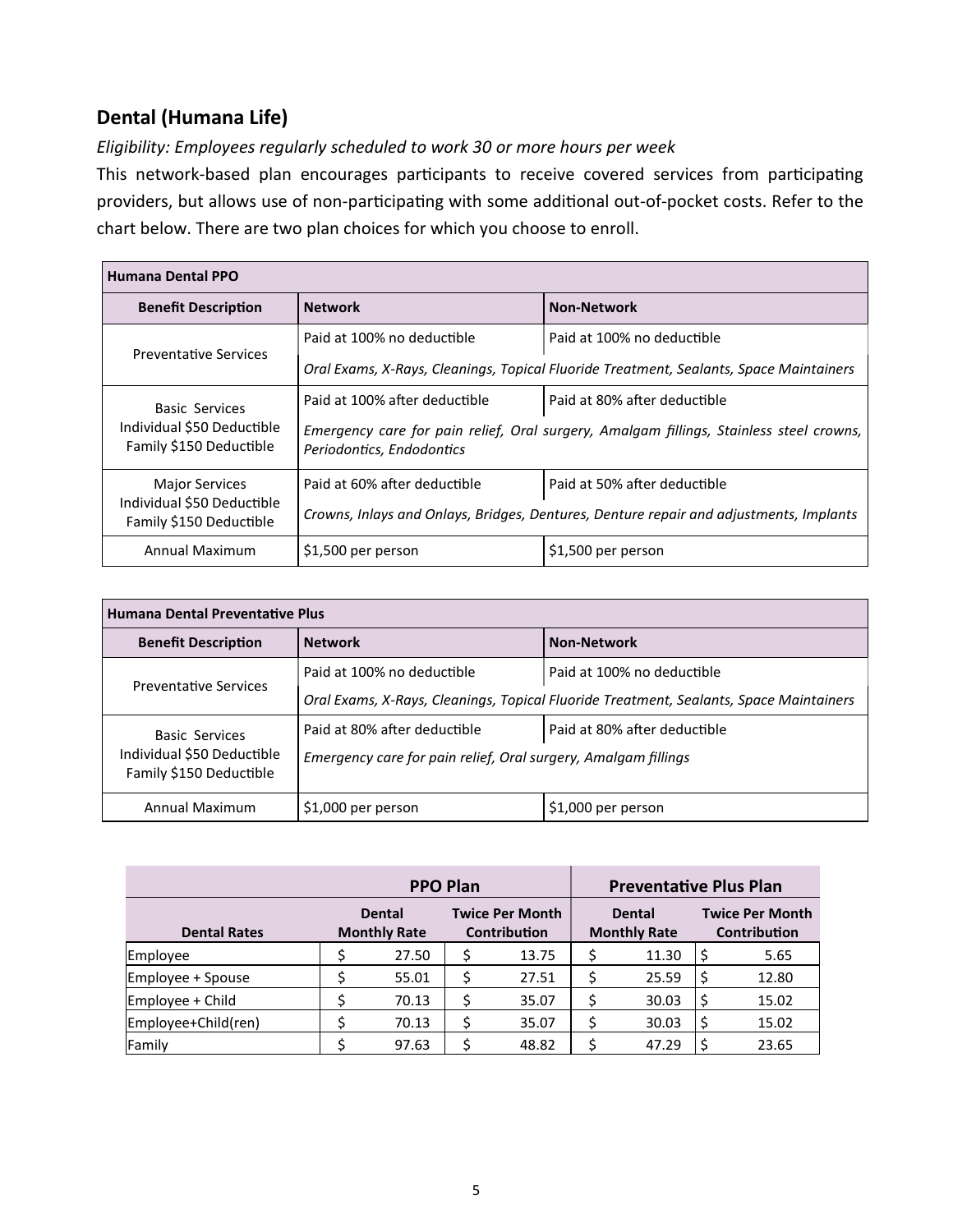## **Vision (VSP)**

*Eligibility: Employees regularly scheduled to work 30 hours per week*

This network-based plan encourages participants to receive covered services from participating providers, but allows use of non-participating with some additional out-of-pocket costs. Refer to the chart below.

| <b>Benefit Description for Network of Doctors</b>                                                                                                                                                                                                            |
|--------------------------------------------------------------------------------------------------------------------------------------------------------------------------------------------------------------------------------------------------------------|
| Exam-Paid in full minus copay every 12 months-Copay \$20                                                                                                                                                                                                     |
| Prescription Glasses-Copay \$20                                                                                                                                                                                                                              |
| Lenses—Paid in full every 12 months—Single vision, lined bifocal and lined trifocal lenses                                                                                                                                                                   |
| Scratch Resistant, Anti-Reflective, Progressives–20% off savings                                                                                                                                                                                             |
| Frames-Paid every 24 months-Frames up to \$130 plus 20% off any out-of-pocket                                                                                                                                                                                |
| Contacts—Paid every 12 months when you choose contacts instead of glasses, your \$130 allowance applies to the<br>cost of your lenses and the fitting and evaluation exam. This exam is in addition to your vision exam to ensure proper<br>fit of contacts. |
| Contact Evam - 15% off fitting and evaluation evam                                                                                                                                                                                                           |

 $\cdot$ 15% off fitting and evaluation exam

|                     | <b>VSP</b><br><b>Monthly Rates</b> | <b>VSP</b><br><b>Twice Per Month</b><br><b>Contribution</b> |
|---------------------|------------------------------------|-------------------------------------------------------------|
| Employee            | 10.85                              | 5.43                                                        |
| Employee + Spouse   | 16.56                              | 8.28                                                        |
| Employee + Child    | 16.56                              | 8.28                                                        |
| Employee+Child(ren) | 29.69                              | 14.85                                                       |
| Family              | 29.69                              | 14.85                                                       |

# It's easy to register for an account on vsp.com.

#### Just follow these steps:

- 1. Visit vsp.com
- 2. Click on REGISTER at the top of the page
- 3. Enter the member's SSN or Member ID Number 4. Enter the member's first and last name

Once you register, you can review your benefit information, access personalized eligibility and plan coverage details, and print a Member Vision Card.

©2015 Vision Service Plan. All rights reserved.<br>VSP is a registered trademark of Vision Service Plan.



# **Register Today!**

JOB#19981CM 2/15

5. Enter the member's date of birth

7. Follow the steps to create a user

6. Click CONTINUE

name and password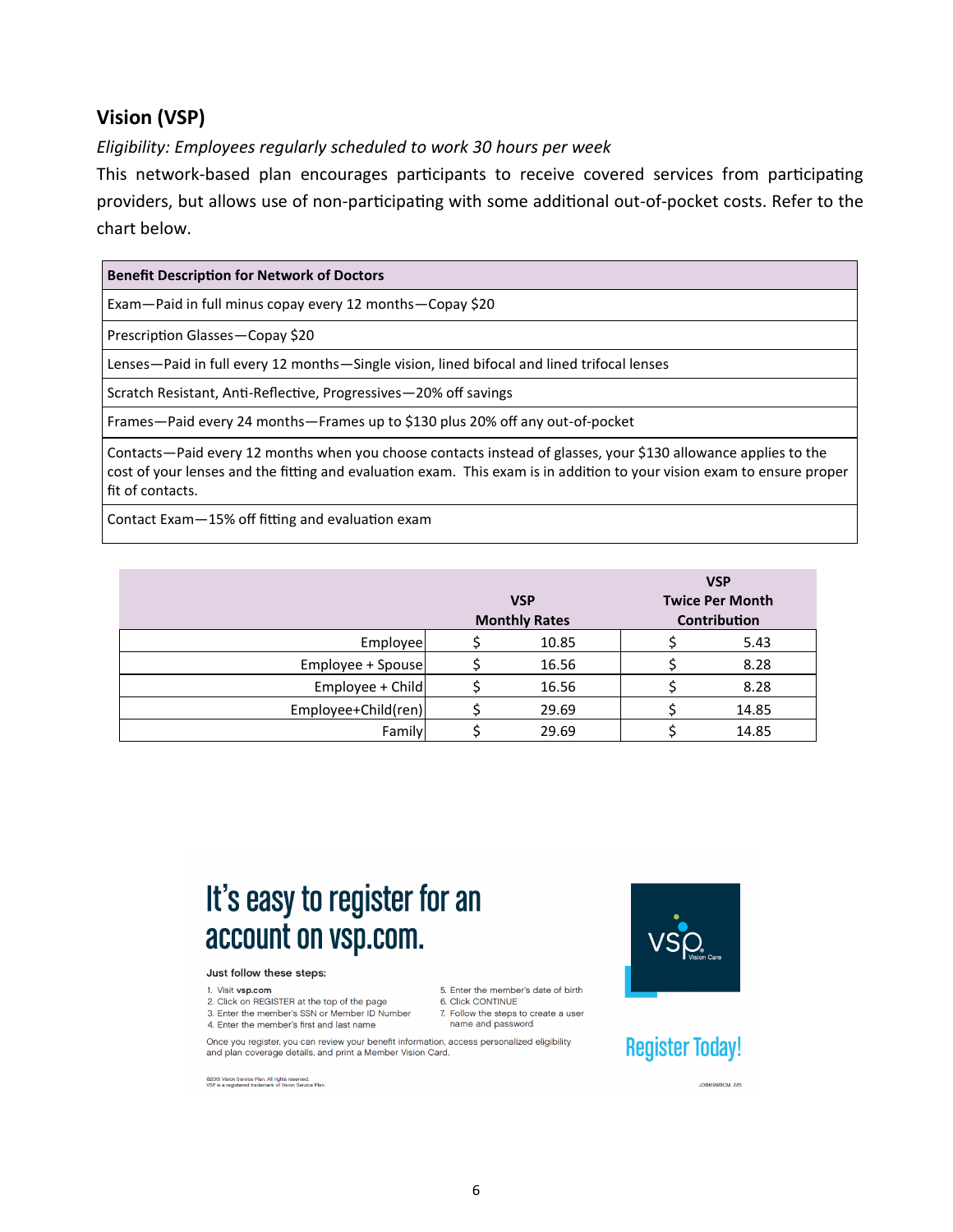# *Flexible Spending Accounts*

*Eligibility: In order to participate in the flexible spending benefits program employees must be eligible for our medical insurance plan (not necessarily a participant, but eligible).*

Flexible Spending Accounts allow employees to pay for certain medical, dental and dependent care expenses with pre-taxed dollars, which means that taxable earnings are reduced so the employee pays less taxes on earnings thereby increasing take home pay. The maximum amount that can be set aside for health care expense per calendar year is \$2,500; and the maximum amount that can be set aside per calendar year for dependent care is \$5,000.

Participants may carry over up to \$500 of unused funds from a their FSA to the immediate following plan year. The amount available for carryover is the amount unused after health expense have been reimbursed at the end of the plan's claim run-out period. This claim run out period is 90 days after the end of the plan year. Therefore carryover of the unused funds would be executed in April following the end of the Plan Year. The carryover may be used to pay or reimburse health expensed under the health FSA incurred during the entire plan year to which it is carried over. The carryover can apply even to Health FSA participants who do not elect to participate in subsequent plan years (but are still active employees).

Employees are eligible to participate upon hire and may enroll/reenroll each January 1. NEO Administration administers the program; OneEighty pays all administrative costs.

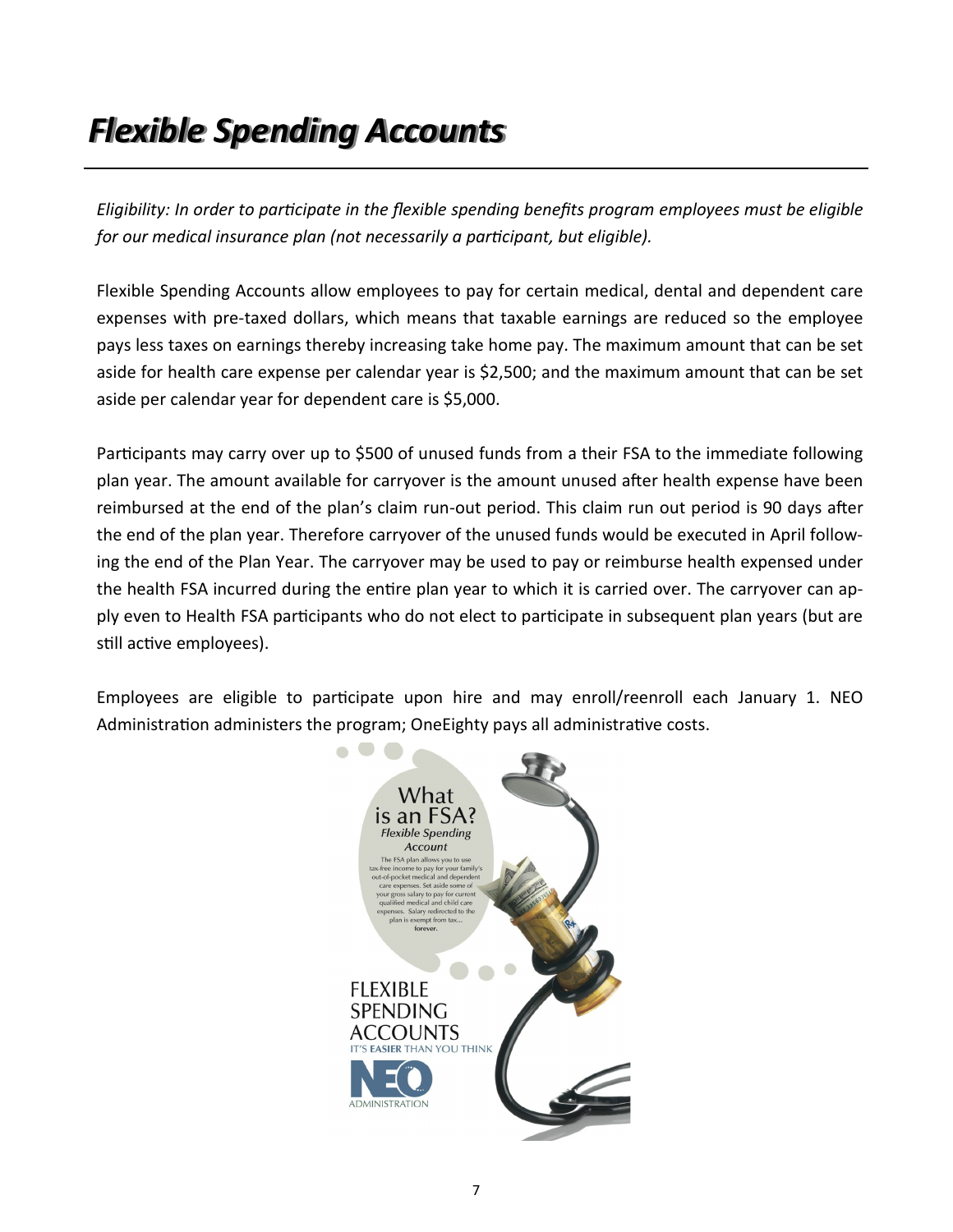# *Retirement Benefit*

#### **General Information**

All full-time and part-time employees receiving a regular biweekly paycheck are eligible to participate in the 401k retirement savings plan. Employees are eligible to enroll in the 401k plan immediately upon hire. Employee contributions toward retirement savings are made through payroll deduction.

## **401k (John Hancock)**

After one year of service, OneEighty will contribute 2 percent of the employee's gross wages into this plan. OneEighty will also match 50 percent of your personal contributions of up to 6% of wages (maximum of 3%). Example:

|     |       |  | Employee ONEEIGHTY ONEEIGHTY 2% Con- Total |  |          |
|-----|-------|--|--------------------------------------------|--|----------|
|     | Match |  | tribution                                  |  |          |
| -2% | + 1%  |  | + 2%                                       |  | $= 5\%$  |
| 6%  | + 3%  |  | $+2\%$                                     |  | $= 11\%$ |

Your contributions (elective deferrals) are always 100% vested. Employer contributions are vested after 3 years of service.

# *Pay Dates & Direct Deposit*

Employees are paid biweekly. The standard pay period begins at 12am on a Sunday and ends 14 calendar days later at 11:59pm on Saturday. Pay dates are on Friday of the week following the pay period. As a condition of employment, all employees of OneEighty will have their pay directly electronically transferred to an account or accounts selected by the employee. Direct deposit is fast and reliable, offering employees faster access to their pay and the additional security, convenience and flexibility of electronic banking.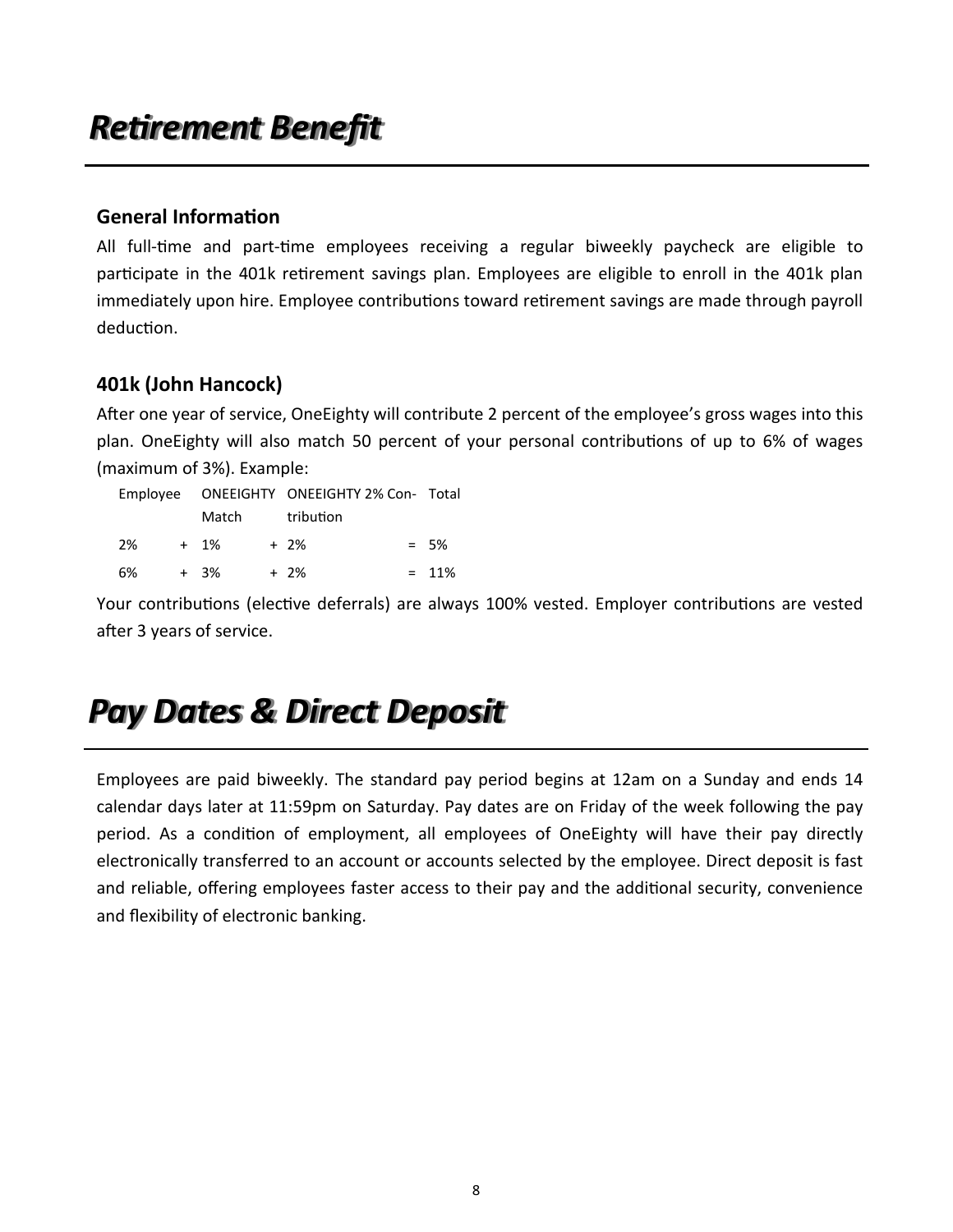## **Voluntary Short Term Disability Insurance (Assurant Employee Benefits)**

*Eligibility: Employees regularly scheduled to work 20 or more hours per week and annual pay is greater than or equal to \$12,000*

Voluntary short term disability insurance is available to employees as a source of income protection if an employee is disabled by providing you a benefit for injuries and sicknesses that are not work related.

Each year prior to plan anniversary date (October 1) employees hired within the past year have the option to elect coverage and the newly hired employees are guaranteed issue with certain limits. All other employees have the option to elect coverage, but will be subject to underwriting approval.

## **Critical Illness Insurance (Assurant Employee Benefits)**

#### *Eligibility: Employees regularly scheduled to work 20 or more hours per week*

Voluntary critical illness insurance is available to employees as a source of income protection if an employee suffers a covered critical illness which can expose an employee to an unexpected gap in protection. While health plans may help cover many of the direct costs associated with a critical illness, related expenses such as lost income, child care, travel to and from treatment, high deductibles and co-pays may quickly diminish savings. Critical illness insurance pays a fixed benefit upon initial diagnosis of a covered critical illness.

Each year prior to plan anniversary date (October 1) employees hired within the past year have the option to elect coverage and the newly hired employees are guaranteed issue with certain limits. All other employees have the option to elect coverage, but will be subject to underwriting approval.

## **Workers' Compensation Benefits**

All employees are covered by Workers' Compensation insurance in the event they sustain a work related injury, illness or death that arises in the course of their employment with ONEEIGHTY. An injured employee may elect to use Paid Time Off prior to receiving payments from Worker's Compensation. Employees are prohibited; however, from receiving payment for Paid Time Off while simultaneously receiving payment for Worker's Compensation.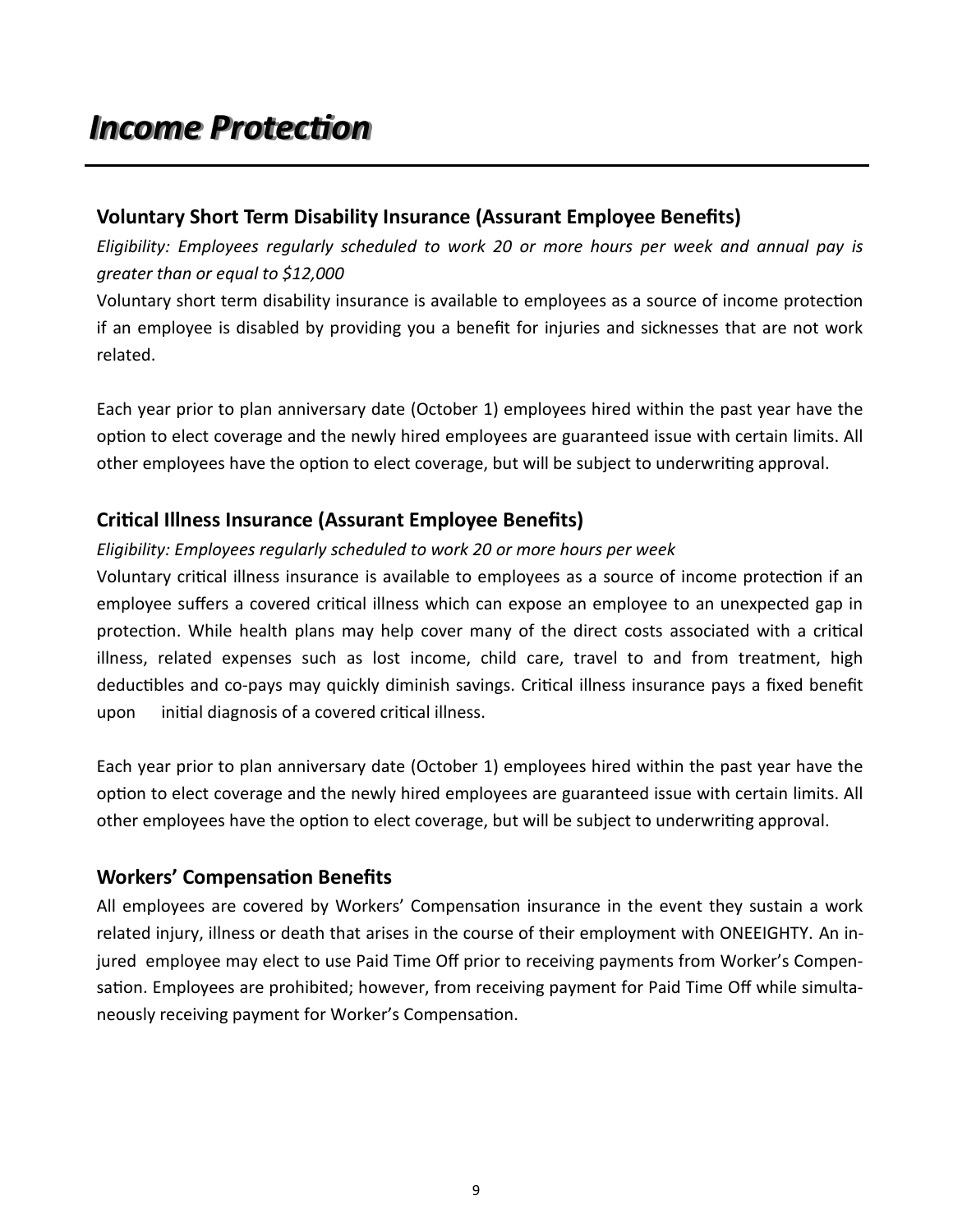# *Survivor Benefits*

#### **Voluntary Life Insurance (Assurant Employee Benefits)**

#### *Eligibility: Employees regularly scheduled to work 20 or more hours per week*

Voluntary life insurance is available to employees to protect your family in the event of your death. Employees may also add Accidental Death and Dismemberment Insurance (AD&D) to the life insurance. AD&D provides 24-hour coverage and a benefit in the event of your loss of life, limb or eyesight as a direct result of an accident.

Each year prior to plan anniversary date (October 1) employees hired within the past year have the option to elect coverage and the newly hired employees are guaranteed issue with certain limits. The guarantee issue amount for an employee is \$100,000; a spouse is \$25,000; a child is \$10,000. All other employees have the option to elect coverage, but will be subject to underwriting approval.

# *Time Off*

## **Paid Time Off (PTO)**

Full time and part time employees receiving regular biweekly paychecks begin accruing PTO hours immediately upon hire. PTO hours are earned each payroll period at the rate that corresponds to the employee's length of service:

| <b>Years of Service</b> | <b>Hours Accrued Per Pay Period</b> |
|-------------------------|-------------------------------------|
| $0 - 3$                 | $5.23*$                             |
| $3 - 5$                 | $6.77*$                             |
| After 5 years           | $8.31*$                             |

\*Part time employees (any employee working less than 40 hours a week) will earn hours at a pro-rated amount.

PTO leave may be used as it is accrued (after 90 days of employment), with prior supervisor approval. PTO is accrued based on your seniority date and will stop accruing at 160 hours. Employees who leave the agency will be paid for unused PTO time as outlined in the Personnel Policy Manual.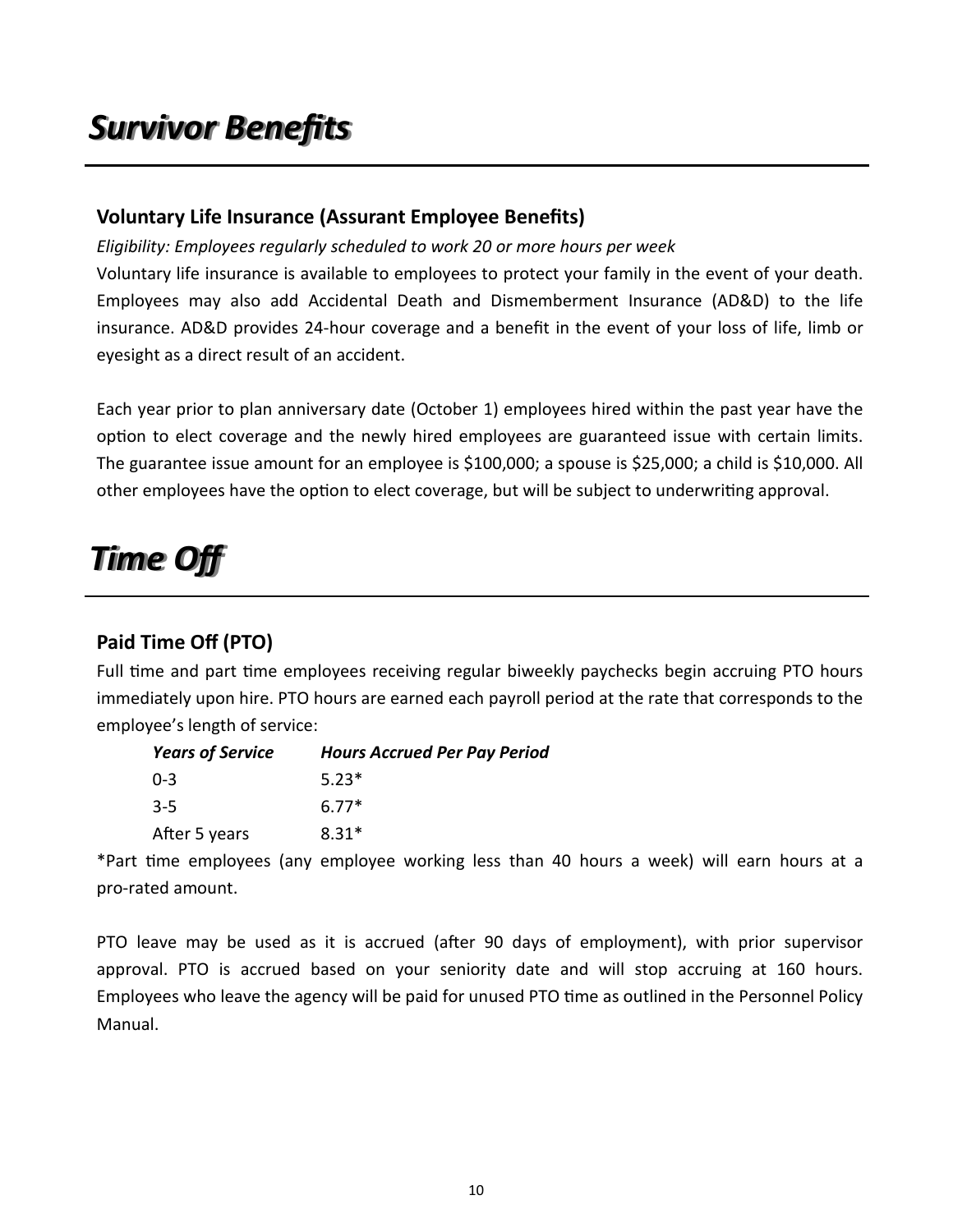## **Extended Time Off (ETO)**

Full time and part time employees receiving regular biweekly paychecks begin accruing ETO hours immediately upon hire and will be eligible to use ETO hours any time there is a qualifying Family and Medical Leave event (FMLA). Under FMLA, employees must be employed for at least a year; and have worked at least 1,250 hours during the 12 months prior to the start of the FMLA leave, before they are eligible for protected FMLA leave. Up to 3 days of ETO may be used for bereavement leave, with approval from the Executive Director and as outlined in the Personnel Policy.

ETO hours are earned each payroll period at the rate of 3.08 hours for a full time employee—this amount is prorated for a part time employee. The benefit will stop accruing at 480 hours.

#### **Holiday Leave**

Full time and part time employees receiving regular biweekly paychecks receive holiday paid time off. Instead of closing for all major holidays, OneEighty provides each full-time employee with 88 holiday hours each year so the employee is free to observe their own holiday. At the beginning of each year, OneEighty will announce which days Gault Liberty Center Main office will be closed. On those days, employees not working will be required to use their holiday hours. All other holiday hours can be taken any time during the year. Generally Gault Liberty Center will close on the following holidays: New Year's Day, Memorial Day, Independence Day, Labor Day, Thanksgiving Day, Christmas Day.

There is no waiting period to be eligible for holiday hours other than the employee needs to start working prior to the holiday occurring. For example, if a holiday is on a Monday and an employee starts on Tuesday, the new employee will not be eligible for holiday pay. Full-time employees will receive 88 holiday hours (part-time employees receive an equivalent through prorating). Hours are placed in the employees holiday bank on January 1 of each year to be used on holidays throughout the calendar year. New hires starting mid-year will receive pro-rated holidays based on the number of full months left in the calendar year. If an employee is hired on or after the 15<sup>th</sup> of the month, the holiday hours will calculate after the first of the next month. Please refer to the personnel policy manual for a full description Holiday paid time off.

#### **Miscellaneous**

Time off is granted for jury duty, bereavement leave and military leave. Please refer to the personnel policy manual.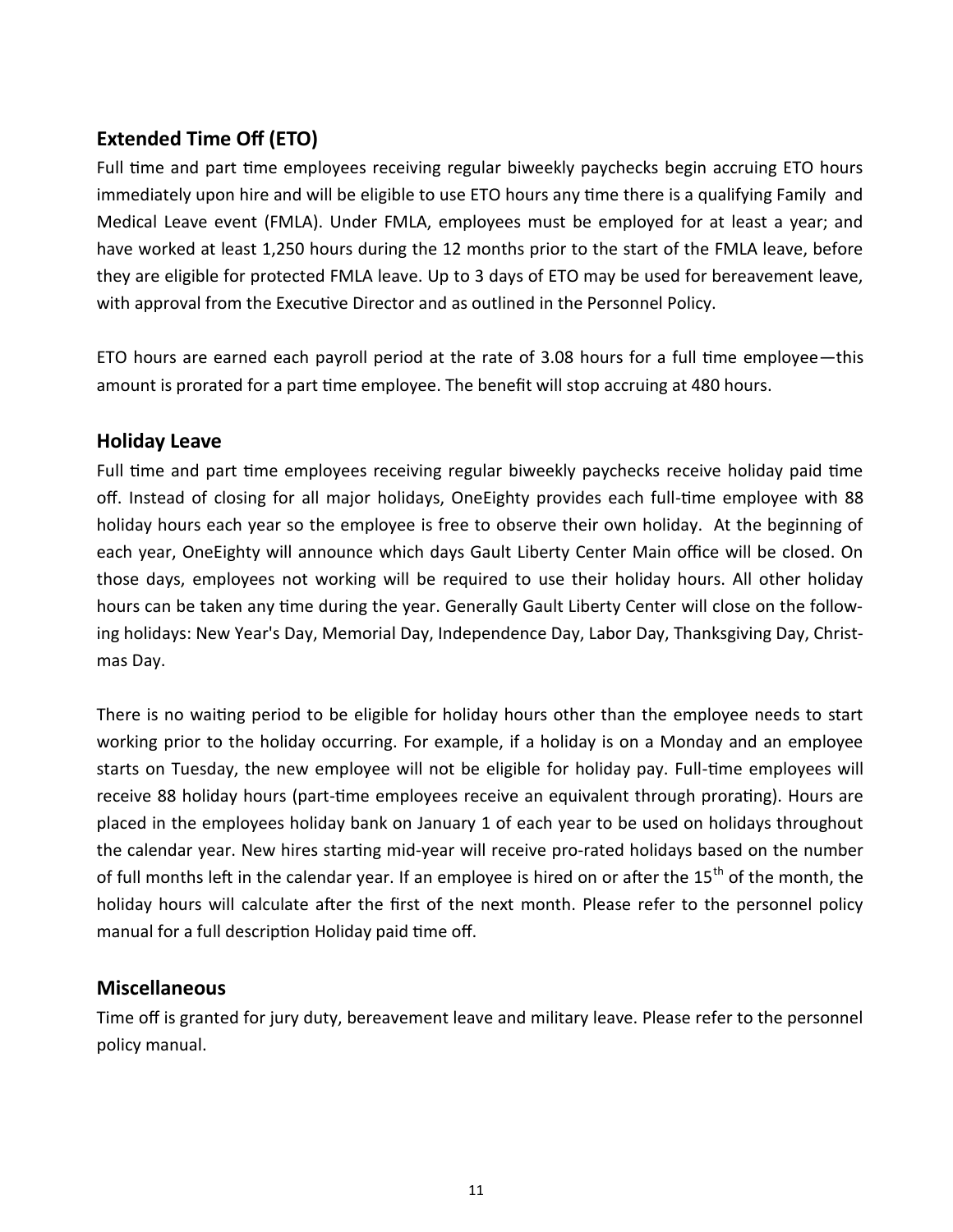# *Special Benefits & Programs*

Employees are eligible to participate in these benefits or programs immediately upon hire, except where indicated. Contact HR for more details on any benefit or program.

#### **Education Leave**

If an employee is taking an academic course pertaining to their employment at OneEighty as determined by the Executive Director, the Executive Director may allow the employee to deduct one hour per class from their work week, up to a maximum of two hours. This will be prorated for part-time employees.

#### **Licensing and Certification**

Employees are expected to obtain education necessary to obtain or maintain required licenses/ certifications. The agency may through in-service or payment for workshops assist in this matter. OneEighty may pay for recertification/licensing fees, but are unable to pay for the initial application fees. Once an employee becomes certified, they may be eligible for an increase in salary. Fees for recertification/licensing are payable upon submission of recertification/licensure certificate.

#### **Employee Referral Program**

All full-time and part-time employees receiving regular biweekly paychecks are eligible to receive the Employee Referral Program Bonus. There is no waiting period to be eligible to refer a candidate for this program; however, the employee must still be employed with OneEighty in order to receive the bonus.

OneEighty will compensate any current employee for referring an individual to OneEighty for employment purposes as long as certain criteria are met. If the referral results in hiring an individual and the individual have been employed for 180 days with OneEighty, the current employee will receive the following compensation: Non-exempt positions \$250.00 and Exempt positions \$500.00. The employee receiving the compensation will receive it in cash, federal and state taxes withheld.

The Employee Referral Program procedure can be located in the personnel policies which provides step-by-step instructions.

#### **Personal Cell Phone Program**

Employees receive discounted equipment and service plans for personal cell phones through Verizon Wireless. Cost of the equipment and monthly service plan fees are paid by the employee directly to the service provider.

## **Health Club Memberships**

OneEighty offers all employees Healthclub corporate memberships at a discounted rate through the YMCA of Wooster and HealthPoint.